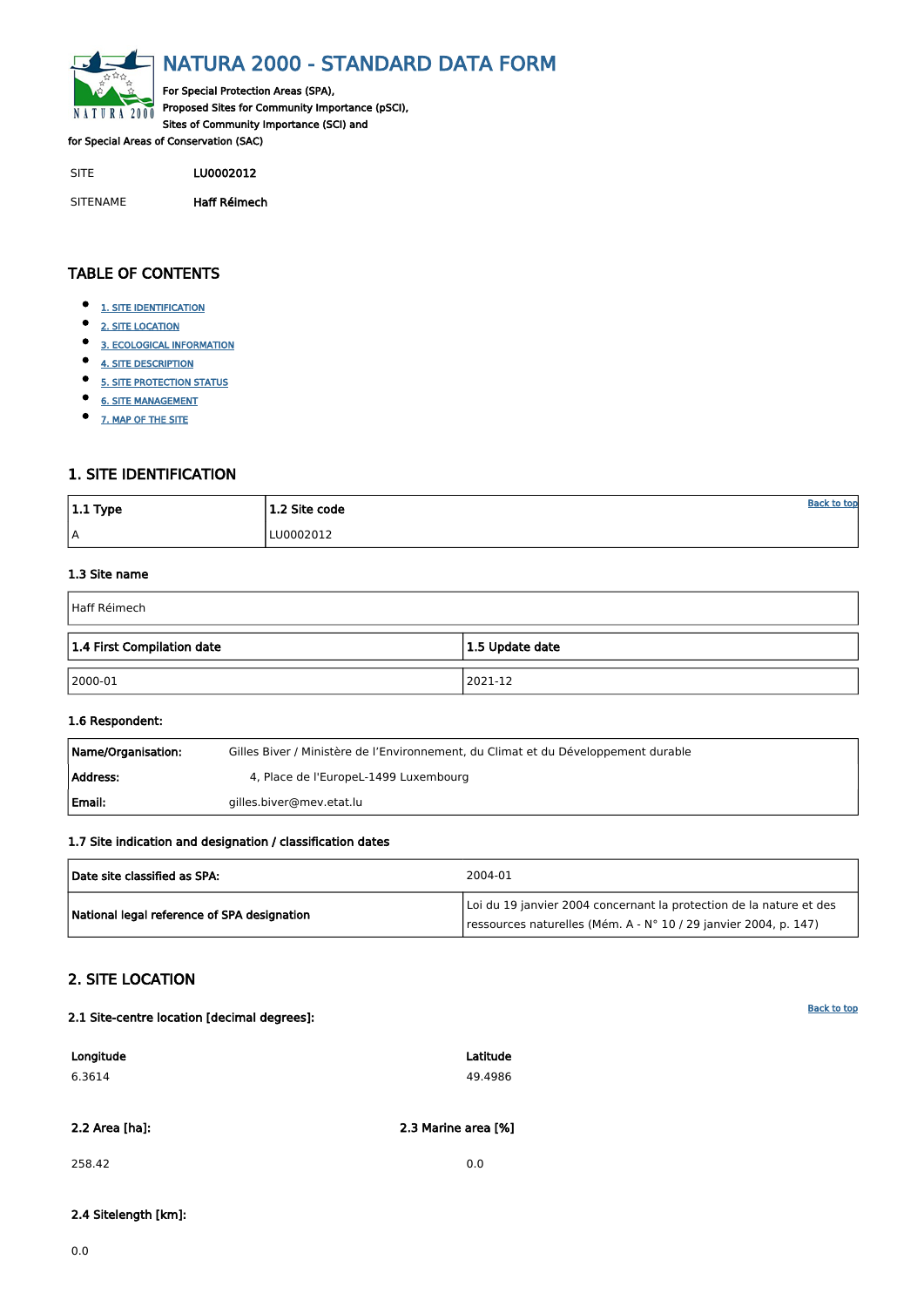#### [Back to top](#page-0-0)

#### 2.5 Administrative region code and name

| NUTS level 2 code | <b>Region Name</b>       |  |  |  |  |  |  |
|-------------------|--------------------------|--|--|--|--|--|--|
| LU00              | Luxembourg (Grand-Duché) |  |  |  |  |  |  |

#### 2.6 Biogeographical Region(s)

$$
\begin{array}{cc}\n\text{Continental} & (100.0) \\
\% & \end{array}
$$

## <span id="page-1-0"></span>3. ECOLOGICAL INFORMATION

#### 3.1 Habitat types present on the site and assessment for them

| <b>Annex I Habitat types</b> |    |           |            |                  |                 | Site assessment  |                                         |   |        |  |  |  |
|------------------------------|----|-----------|------------|------------------|-----------------|------------------|-----------------------------------------|---|--------|--|--|--|
| Code                         | PF | <b>NP</b> | Cover [ha] | Cave<br>[number] | Data<br>quality | <b>A B C D</b>   | A B C                                   |   |        |  |  |  |
|                              |    |           |            |                  |                 | Representativity | <b>Relative Surface</b><br>Conservation |   | Global |  |  |  |
| 3130 <sub>B</sub>            |    |           |            |                  | D               | A                | A                                       | A | A      |  |  |  |
| 3150B                        |    |           | 81.75      |                  | M               | B                | A                                       | B | B      |  |  |  |
| 6430H                        |    |           |            |                  | D               | $\mathsf B$      |                                         | C | B      |  |  |  |
| 6510 <sub>0</sub>            |    |           | 23.26      |                  | M               | A                |                                         | B | A      |  |  |  |

- PF: for the habitat types that can have a non-priority as well as a priority form (6210, 7130, 9430) enter "X" in the column PF to indicate  $\bullet$ the priority form.
- NP: in case that a habitat type no longer exists in the site enter: x (optional)  $\bullet$
- $\bullet$ Cover: decimal values can be entered
- $\bullet$ Caves: for habitat types 8310, 8330 (caves) enter the number of caves if estimated surface is not available.
- $\bullet$ Data quality:  $G = 'Good'$  (e.g. based on surveys);  $M = 'Modern'$  (e.g. based on partial data with some extrapolation);  $P = 'Poor'$  (e.g. rough estimation)

#### 3.2 Species referred to in Article 4 of Directive 2009/147/EC and listed in Annex II of Directive 92/43/EEC and site evaluation for them

| <b>Species</b> |      |                                      |             | Population in the site |              |                     |                 |      |                         | Site assessment |                           |       |                         |         |
|----------------|------|--------------------------------------|-------------|------------------------|--------------|---------------------|-----------------|------|-------------------------|-----------------|---------------------------|-------|-------------------------|---------|
| G              | Code | <b>Scientific Name</b>               | $\mathsf S$ | <b>NP</b>              | T            | <b>Size</b>         |                 | Unit | Cat.                    | D.<br>qual.     | <b>A B C D</b>            | A B C |                         |         |
|                |      |                                      |             |                        |              | Min                 | Max             |      |                         |                 | Pop.                      | Con.  | Iso.                    | Glo.    |
| B              | A298 | <b>Acrocephalus</b><br>arundinaceus  |             |                        | $\mathsf{r}$ | 5                   | 10              | p    |                         | G               | A                         | B     | B                       | A       |
| B              | A298 | <b>Acrocephalus</b><br>arundinaceus  |             |                        | $\mathsf{C}$ |                     |                 |      | $\mathsf{R}$            | G               | $\boldsymbol{\mathsf{A}}$ | B     | B                       | $\sf B$ |
| B              | A294 | <b>Acrocephalus paludicola</b>       |             |                        | $\mathsf{C}$ |                     |                 |      | V                       | M               | D                         |       |                         |         |
| B              | A295 | <b>Acrocephalus</b><br>schoenobaenus |             |                        | $\mathsf{C}$ |                     |                 |      | $\overline{\mathsf{C}}$ | G               | $\overline{B}$            | B     | $\overline{\mathsf{C}}$ | $\sf B$ |
| B              | A297 | <b>Acrocephalus scirpaceus</b>       |             |                        | $\mathsf{r}$ | 30                  | 40              | p    |                         | G               | A                         | B     | $\mathsf{C}$            | B       |
| B              | A297 | <b>Acrocephalus scirpaceus</b>       |             |                        | $\mathsf{C}$ |                     |                 |      | $\overline{\mathsf{C}}$ | G               | $\sf B$                   | B     | $\overline{C}$          | B       |
| B              | A229 | <b>Alcedo atthis</b>                 |             |                        | p            | $\overline{4}$      | $6\phantom{1}6$ | p    |                         | G               | B                         | B     | $\mathsf C$             | $\sf B$ |
| B              | A050 | Anas penelope                        |             |                        | $\mathsf{C}$ |                     |                 |      | $\mathsf{R}$            | M               | D                         |       |                         |         |
| B              | A055 | Anas querquedula                     |             |                        | $\mathsf{r}$ | $\mathsf{O}\xspace$ | $\mathbf 1$     | p    |                         | M               | $\overline{A}$            | B     | $\overline{C}$          | $\sf B$ |
| B              | A028 | Ardea cinerea                        |             |                        | p            |                     |                 |      | P                       | M               | $\mathsf C$               | B     | $\mathsf{C}$            | $\sf B$ |
| B              | A029 | Ardea purpurea                       |             |                        | $\mathsf{C}$ |                     |                 |      | R                       | M               | D                         |       |                         |         |
| B              | A222 | <b>Asio flammeus</b>                 |             |                        | W            |                     |                 |      | $\vee$                  | M               | D                         |       |                         |         |
| B              | A059 | <b>Aythya ferina</b>                 |             |                        | $\mathsf{r}$ | $\mathbf 1$         | $ 2\rangle$     | p    |                         | G               | A                         | B     | B                       | A       |
|                |      |                                      |             |                        |              |                     |                 |      |                         |                 |                           |       |                         |         |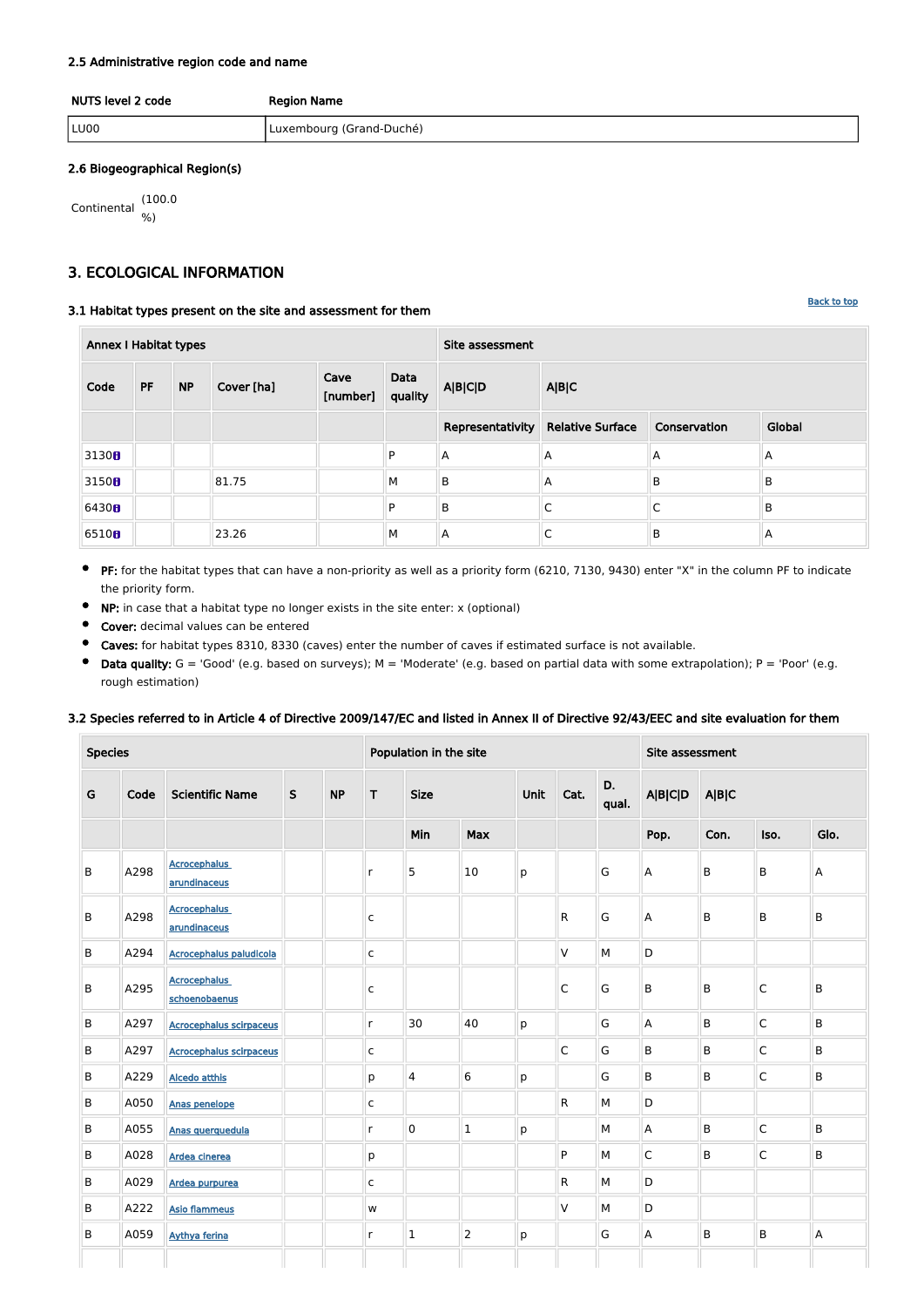| B | A059 | <b>Aythya ferina</b>        |  | w            | 25             | 100              |   |                         | G | $\sf A$                   | B           | B            | $\boldsymbol{\mathsf{A}}$ |
|---|------|-----------------------------|--|--------------|----------------|------------------|---|-------------------------|---|---------------------------|-------------|--------------|---------------------------|
| B | A059 | <b>Aythya ferina</b>        |  | C            |                |                  |   | $\overline{C}$          | M | A                         | B           | B            | A                         |
| B | A061 | <b>Aythya fuligula</b>      |  | W            | 50             | 200              |   |                         | G | A                         | B           | B            | A                         |
| B | A061 | <b>Aythya fuligula</b>      |  | $\mathsf{C}$ |                |                  |   | $\overline{C}$          | G | A                         | B           | B            | A                         |
| B | A061 | <b>Aythya fuligula</b>      |  | $r_{\rm}$    | 5              | 10               | p |                         | G | A                         | B           | B            | A                         |
| B | A060 | <b>Aythya nyroca</b>        |  | C            |                |                  |   | $\vee$                  | G | D                         |             |              |                           |
| B | A021 | <b>Botaurus stellaris</b>   |  | W            | $\mathbf 1$    | 5                |   |                         | G | A                         | B           | B            | A                         |
| B | A136 | <b>Charadrius dubius</b>    |  | $\mathsf{r}$ | 5              | 10               | р |                         | G | Α                         | B           | $\mathsf{C}$ | B                         |
| B | A197 | <b>Chlidonias niger</b>     |  | $\mathsf{C}$ |                |                  |   | $\overline{\mathsf{C}}$ | M | D                         |             |              |                           |
| B | A031 | Ciconia ciconia             |  | $\mathsf{C}$ |                |                  |   | V                       | M | D                         |             |              |                           |
| B | A030 | Ciconia nigra               |  | $\mathsf{C}$ |                |                  |   | $\vee$                  | M | D                         |             |              |                           |
| B | A081 | Circus aeruginosus          |  | $\mathsf{C}$ |                |                  |   | $\overline{C}$          | G | A                         | B           | $\mathsf{C}$ | B                         |
| B | A081 | Circus aeruginosus          |  | $r_{\rm}$    | $\mathbf{1}$   | $\overline{2}$   |   |                         | G | Α                         | B           | C            | B                         |
| B | A082 | <b>Circus cyaneus</b>       |  | C            |                |                  |   | $\vee$                  | M | D                         |             |              |                           |
| B | A084 | <b>Circus pygargus</b>      |  | $\mathsf{C}$ |                |                  |   | V                       | M | D                         |             |              |                           |
| B | A038 | <b>Cygnus cygnus</b>        |  | C            |                |                  |   | $\vee$                  | M | D                         |             |              |                           |
| B | A238 | <b>Dendrocopos medius</b>   |  | p            |                | $\mathbf{1}$     | р |                         | М | C                         | B           | $\mathsf{C}$ | B                         |
| B | A236 | <b>Dryocopus martius</b>    |  | p            |                |                  |   | $\overline{R}$          | М | D                         |             |              |                           |
| B | A027 | Egretta alba                |  | $\mathsf{C}$ |                |                  |   | V                       | M | D                         |             |              |                           |
| B | A026 | Egretta garzetta            |  | $\mathsf{C}$ |                |                  |   | $\vee$                  | M | D                         |             |              |                           |
| B | A381 | <b>Emberiza schoeniclus</b> |  | $r_{\rm}$    | 15             | 25               | p |                         | М | B                         | B           | $\mathsf C$  | B                         |
| B | A098 | <b>Falco columbarius</b>    |  | $\mathsf{C}$ |                |                  |   | $\vee$                  | M | D                         |             |              |                           |
| B | A103 | <b>Falco peregrinus</b>     |  | W            | $\mathbf 1$    | $\mathbf 1$      |   |                         | М | $\mathsf C$               | B           | $\mathsf C$  | B                         |
| B | A099 | Falco subbuteo              |  | $\mathsf{r}$ | $\mathbf{1}$   | $\overline{2}$   |   |                         | G | B                         | B           | $\mathsf C$  | B                         |
| B | A125 | <b>Fulica atra</b>          |  | W            | 1000           | 2000             |   |                         | G | A                         | B           | $\mathsf C$  | A                         |
| B | A125 | <b>Fulica atra</b>          |  | p            | 15             | 20               | p |                         | G | B                         | B           | $\mathsf C$  | B                         |
| B | A153 | Gallinago gallinago         |  | ${\sf W}$    |                |                  |   | $\overline{R}$          | M | B                         | B           | $\mathsf C$  | B                         |
| B | A153 | Gallinago gallinago         |  | $\mathsf{C}$ |                |                  |   | $\vert R \vert$         | M | B                         | B           | $\mathsf C$  | B                         |
| B | A002 | Gavia arctica               |  | $\mathsf{C}$ |                |                  |   | $\mathsf{V}$            | M | D                         |             |              |                           |
| B | A001 | Gavia stellata              |  | $\mathsf{C}$ |                |                  |   | $\mathsf{V}$            | M | $\mathsf D$               |             |              |                           |
| B | A251 | <b>Hirundo rustica</b>      |  | $\mathsf{C}$ | 1000           | 10000            |   | $\overline{\mathsf{C}}$ | M | B                         | B           | $\mathsf C$  | B                         |
| B | A022 | <b>Ixobrychus minutus</b>   |  | $\mathsf{r}$ | 5              | 8                | p |                         | G | $\boldsymbol{\mathsf{A}}$ | B           | B            | A                         |
| B | A233 | <b>Jynx torquilla</b>       |  | $\mathsf{r}$ | $\mathsf 3$    | $\boldsymbol{6}$ | p |                         | G | $\mathsf C$               | B           | $\mathsf C$  | B                         |
| B | A338 | Lanius collurio             |  | $\mathsf{r}$ | $\mathbf{1}$   | 3                | р |                         | G | $\mathsf C$               | B           | $\mathsf C$  | B                         |
| B | A340 | Lanius excubitor            |  | W            | $\mathbf 1$    | $\overline{2}$   |   |                         | G | $\mathsf C$               | B           | $\mathsf C$  | B                         |
| B | A176 | Larus melanocephalus        |  | $\mathsf{C}$ |                |                  |   | $\vee$                  | M | D                         |             |              |                           |
| B | A246 | Lullula arborea             |  | $\mathsf{C}$ |                |                  |   | $\vert R \vert$         | M | D                         |             |              |                           |
| B | A271 | Luscinia megarhynchos       |  | r            |                |                  |   | $\mathsf{C}$            | M | C                         | A           | C            | B                         |
| B | A272 | Luscinia svecica            |  | $\mathsf{C}$ |                |                  |   | $\overline{R}$          | M | D                         |             |              |                           |
|   | 1060 | Lycaena dispar              |  | p            |                |                  |   | $\overline{R}$          | M | B                         | $\mathsf C$ | B            | B                         |
| B | A152 | <b>Lymnocryptes minimus</b> |  | W            |                |                  |   | $\overline{R}$          | P | B                         | B           | $\mathsf{C}$ | B                         |
| B | A068 | <b>Mergus albellus</b>      |  | W            | 10             | 20               |   |                         | M | A                         | B           | B            | $\mathsf{A}$              |
| B | A073 | <b>Milvus migrans</b>       |  | $\mathsf{C}$ |                |                  |   | $\vert R \vert$         | M | D                         |             |              |                           |
| B | A074 | <b>Milvus milvus</b>        |  | $\mathsf{C}$ |                |                  |   | $\vee$                  | M | D                         |             |              |                           |
| B | A260 | <b>Motacilla flava</b>      |  | $\mathsf{r}$ | $\overline{3}$ | 5                | p |                         | G | $\mathsf C$               | B           | $\mathsf C$  | B                         |
| B | A260 | <b>Motacilla flava</b>      |  | $\mathsf{C}$ |                |                  |   | $\overline{C}$          | M | $\mathsf C$               | B           | $\mathsf C$  | B                         |
|   |      |                             |  |              |                |                  |   |                         |   |                           |             |              |                           |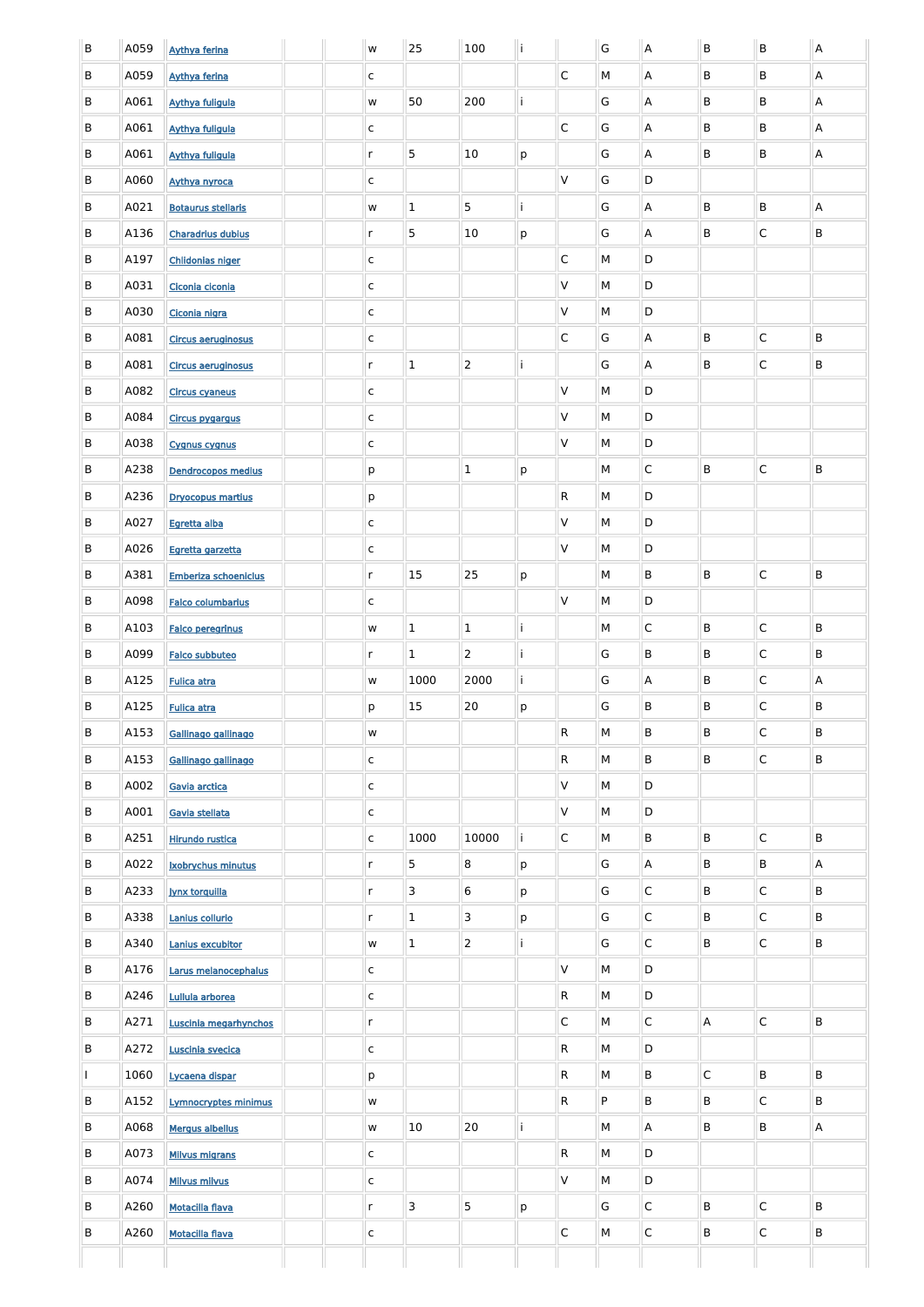| B       | A023 | <b>Nycticorax nycticorax</b>  |              | $\overline{c}$          |                |                |    | V                       | M | D            |         |                         |   |
|---------|------|-------------------------------|--------------|-------------------------|----------------|----------------|----|-------------------------|---|--------------|---------|-------------------------|---|
| B       | A094 | <b>Pandion haliaetus</b>      |              | $\mathsf{C}$            |                |                |    | $\mathsf C$             | G | B            | B       | $\overline{\mathsf{C}}$ | B |
| B       | A112 | Perdix perdix                 | $\mathsf{X}$ | p                       | 0              |                |    |                         | G | D            |         |                         |   |
| B       | A072 | Pernis apivorus               |              | $\mathsf{r}$            | $\mathbf 1$    | $\overline{2}$ | j  |                         | М | $\mathsf{C}$ | B       | $\overline{\mathsf{C}}$ | B |
| B       | A151 | Philomachus pugnax            |              | $\mathsf{C}$            |                |                |    | $\mathsf{R}$            | М | B            | B       | $\overline{\mathsf{C}}$ | B |
| B       | A234 | <b>Picus canus</b>            |              | $\mathsf{r}$            | $\mathbf 1$    | $\overline{2}$ | р  |                         | G | B            | B       | B                       | A |
| B       | A235 | <b>Picus viridis</b>          |              | р                       | $\overline{2}$ | 4              | р  |                         | М | $\mathsf C$  | B       | $\overline{\mathsf{C}}$ | B |
| B       | A005 | <b>Podiceps cristatus</b>     |              | W                       | 10             | 40             | j. |                         | G | Α            | $\sf B$ | B                       | A |
| B       | A005 | <b>Podiceps cristatus</b>     |              | р                       | 8              | 10             | p  | P                       | G | A            | $\sf B$ | B                       | A |
| B       | A119 | Porzana porzana               |              | $\mathsf{C}$            |                |                |    | $\mathsf{R}$            | М | B            | $\sf B$ | $\mathsf C$             | B |
| B       | A118 | <b>Rallus aquaticus</b>       |              | р                       | 5              | $\overline{7}$ | р  |                         | G | B            | $\sf B$ | $\mathsf C$             | B |
| B       | A336 | <b>Remiz pendulinus</b>       |              | $\mathsf{C}$            |                |                |    | $\overline{C}$          | M | A            | B       | B                       | B |
| B       | A336 | <b>Remiz pendulinus</b>       |              | $\mathsf{r}$            |                | $\mathsf 3$    | p  |                         | M | A            | B       | B                       | B |
| B       | A249 | Riparia riparia               |              | $\mathsf{C}$            |                |                |    | $\overline{\mathsf{C}}$ | М | B            | $\sf B$ | $\mathsf C$             | B |
| B       | A249 | Riparia riparia               |              | $\mathsf{r}$            | 50             | 150            | р  |                         | G | A            | $\sf B$ | $\mathsf C$             | B |
| B       | A275 | Saxicola rubetra              | $\mathsf{X}$ | $\mathsf{C}$            | $\pmb{0}$      |                |    |                         | G | D            |         |                         |   |
| B       | A193 | Sterna hirundo                |              | $\overline{\mathsf{c}}$ |                |                |    | ${\sf R}$               | М | A            | $\sf B$ | $\overline{\mathsf{C}}$ | B |
| B       | A191 | <b>Sterna sandvicensis</b>    |              | $\mathsf{C}$            |                |                |    | $\mathsf{V}$            | М | D            |         |                         |   |
| $\sf B$ | A210 | Streptopelia turtur           |              | r                       | $\overline{2}$ | 4              | р  |                         | G | $\mathsf C$  | B       | $\mathsf C$             | B |
| B       | A004 | <b>Tachybaptus ruficollis</b> |              | w                       | 10             | 20             | j  |                         | G | B            | B       | $\overline{\mathsf{C}}$ | B |
| B       | A004 | <b>Tachybaptus ruficollis</b> |              | p                       | 5              | 10             | p  |                         | М | B            | B       | $\overline{\mathsf{C}}$ | B |
| B       | A166 | Tringa glareola               |              | $\overline{\mathsf{c}}$ |                |                |    | ${\sf R}$               | М | B            | B       | $\overline{\mathsf{C}}$ | B |
| B       | A162 | <b>Tringa totanus</b>         |              | $\mathsf{C}$            |                |                |    | ${\sf R}$               | М | $\sf B$      | B       | $\overline{\mathsf{C}}$ | B |
|         |      | <b>Brachytron pratense</b>    |              |                         |                |                |    |                         |   |              |         |                         |   |

Group:  $A =$  Amphibians,  $B =$  Birds,  $F =$  Fish, I = Invertebrates, M = Mammals, P = Plants, R = Reptiles  $\bullet$ 

 $\bullet$ S: in case that the data on species are sensitive and therefore have to be blocked for any public access enter: yes

 $\bullet$ NP: in case that a species is no longer present in the site enter: x (optional)

- $\bullet$ Type:  $p =$  permanent,  $r =$  reproducing,  $c =$  concentration,  $w =$  wintering (for plant and non-migratory species use permanent)
- $\bullet$  Unit: i = individuals,  $p =$  pairs or other units according to the Standard list of population units and codes in accordance with Article 12 and 17 reporting (see [reference portal](http://bd.eionet.europa.eu/activities/Natura_2000/reference_portal))
- Abundance categories (Cat.):  $C =$  common,  $R =$  rare,  $V =$  very rare,  $P =$  present to fill if data are deficient (DD) or in addition to population size information
- $\bullet$  Data quality:  $G = 'Good'$  (e.g. based on surveys);  $M = 'Modern'$  (e.g. based on partial data with some extrapolation);  $P = 'Poor'$  (e.g. rough estimation); VP = 'Very poor' (use this category only, if not even a rough estimation of the population size can be made, in this case the fields for population size can remain empty, but the field "Abundance categories" has to be filled in)

- Group:  $A =$  Amphibians,  $B =$  Birds,  $F =$  Fish,  $Fu =$  Fungi,  $I =$  Invertebrates,  $L =$  Lichens,  $M =$  Mammals,  $P =$  Plants,  $R =$  Reptiles  $\bullet$
- CODE: for Birds, Annex IV and V species the code as provided in the reference portal should be used in addition to the scientific name

#### 3.3 Other important species of flora and fauna (optional)

| <b>Species</b> |             |                            |              |           | Population in the site |            |      |                |                                 | <b>Motivation</b> |                  |             |              |   |  |
|----------------|-------------|----------------------------|--------------|-----------|------------------------|------------|------|----------------|---------------------------------|-------------------|------------------|-------------|--------------|---|--|
| Group          | <b>CODE</b> | <b>Scientific Name</b>     | $\mathsf{S}$ | <b>NP</b> | <b>Size</b>            |            | Unit |                | <b>Species</b><br>Cat.<br>Annex |                   | Other categories |             |              |   |  |
|                |             |                            |              |           | Min                    | <b>Max</b> |      | <b>C R V P</b> | IV                              | $\mathsf{V}$      | $\mathsf{A}$     | $\mathbf B$ | $\mathsf{C}$ | D |  |
| P              |             | Eleocharis acicularis      |              |           |                        |            |      | P              |                                 |                   | X                |             |              |   |  |
| P              |             | Najas marina               |              |           |                        |            |      | P              |                                 |                   | X                |             |              |   |  |
| P              |             | Ophrys apifera             |              |           |                        |            |      | P              |                                 |                   | X                |             |              |   |  |
| P              |             | Poa palustris              |              |           |                        |            |      | P              |                                 |                   | X                |             |              |   |  |
| P              |             | <b>Rumex hydrolapathum</b> |              |           |                        |            |      | P              |                                 |                   | X                |             |              |   |  |
| P              |             | Scrophularia auriculata    |              |           |                        |            |      | P              |                                 |                   | X                |             |              |   |  |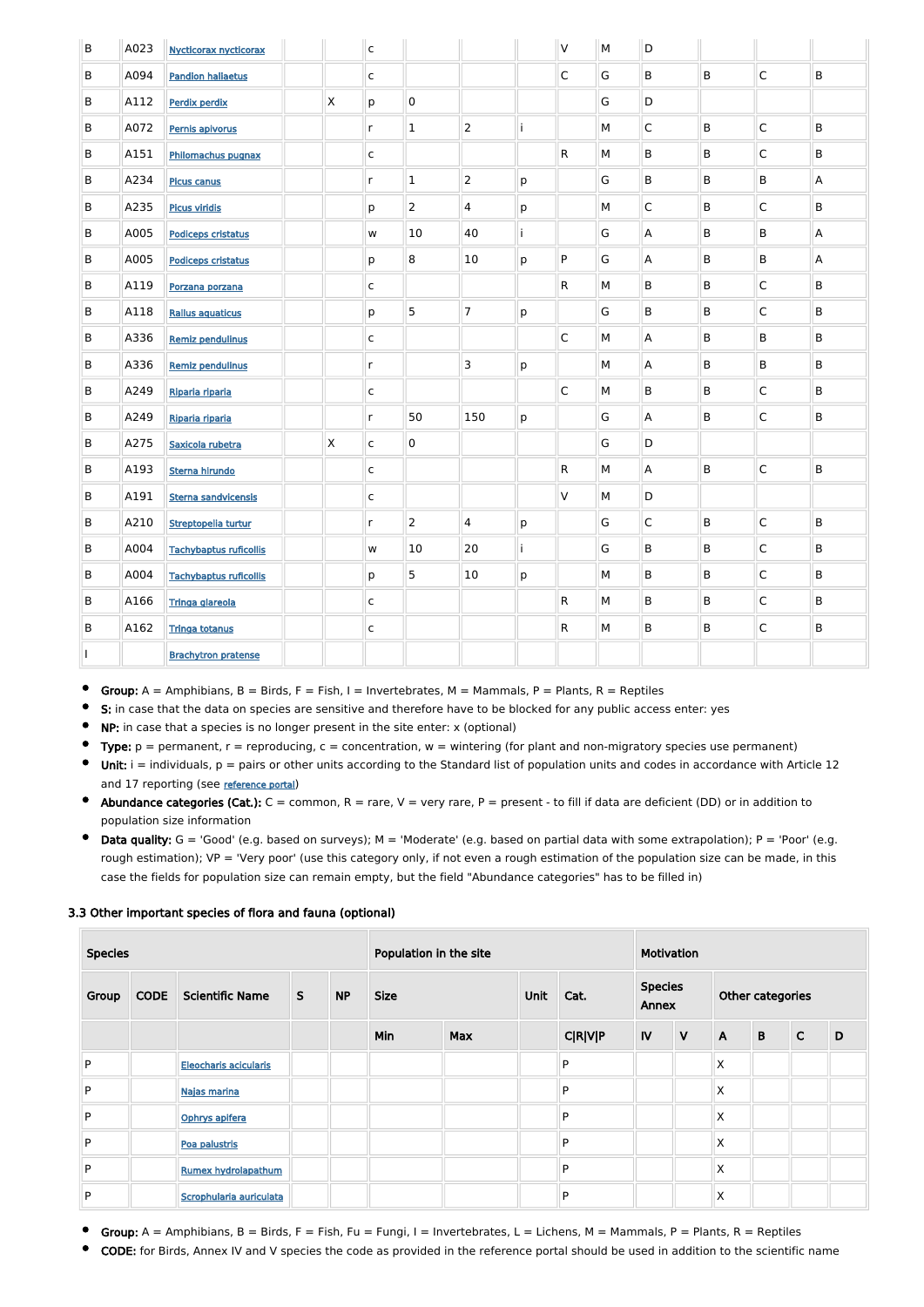- S: in case that the data on species are sensitive and therefore have to be blocked for any public access enter: yes
- NP: in case that a species is no longer present in the site enter: x (optional)
- Unit:  $i =$  individuals,  $p =$  pairs or other units according to the standard list of population units and codes in accordance with Article 12 and 17 reporting, (see [reference portal](http://bd.eionet.europa.eu/activities/Natura_2000/reference_portal))
- **Cat.:** Abundance categories:  $C =$  common,  $R =$  rare,  $V =$  very rare,  $P =$  present
- Motivation categories: IV, V: Annex Species (Habitats Directive), A: National Red List data; B: Endemics; C: International Conventions; D: other reasons

## <span id="page-4-0"></span>4. SITE DESCRIPTION

#### 4.1 General site character

**[Back to top](#page-0-0)** 

| Habitat class       | % Cover |
|---------------------|---------|
| $\vert$ N16         | 6.91    |
| N06                 | 31.29   |
| $\vert$ N14         | 8.23    |
| N21                 | 7.36    |
| N23                 | 10.34   |
| NO7                 | 2.12    |
| N08                 | 26.72   |
| $\vert$ N10         | 0.4     |
| $\sqrt{N15}$        | 6.63    |
| Total Habitat Cover | 100     |

#### Other Site Characteristics

1.1 SituationLe site couvre les anciennes gravières situé entre Remerschen et Schwebsange et un bras mort de la Moselle au sud de Wellenstein au lieu-dit "Tauperschwues".1.2 Milieu physiqueLa zone entière se trouve sur les fonds alluviaux quaternaires de la Moselle, constitués de sables et de graviers.1.3 Occupation du solLes territoires agricoles occupent près de 58 ha soit environ 23% de la surface de la zone. La viticulture est le mode d'exploitation prépondérant (14 ha), mais on trouve également des prairies exploités de manière relativement extensive et des cultures annuelles.Les eaux stagnantes couvrent près d'un tiers de la zone et sont entourés par une végétation pionnière arbustive (28 ha soit 11% de la zone) et herbacée (pelouse pionnière, 21 ha soit 8% de la zone).A noter encore la présence d'une zone récréative d'environ 14 ha dans la zone.

#### 4.2 Quality and importance

Intérêts selon la directive "Oiseaux"LLes plans d'eaux des anciennes gravières de la Moselle sont d'une importance capitale pour les oiseaux nicheurs et migrateurs, notamment les espèces associées aux milieux aquatiques. Cette zone est l'unique site national, de nidification du Blongios nain Ixobrychus minutus, une des espèces phares de la zone. Cette zone est également le seul respectivement un des rares endroits de nidification pour bon nombre d'autres espèces, tels que le Fuligule milouin Aythya ferina, le Fuligule morillon Aythya fuligula, la Rousserolle turdoïde Acrocephalus arundinaceus?Les espèces inféodées aux roselières, tels la Rousserolle effarvatte Acrocephalus scirpaceus, le Râle d'eau Rallus aquaticus? sont abondantes. Les forêts alluviales accueillent plusieurs couples de Pic cendré Picus canus. Les zones à gravier offrent des possibilités de nidification au Petit Gravelot Charadrius dubius, respectivement les berges raides accueillent l'Hirondelle de rivage Riparia riparia et le Martin pêcheur Alcedo atthis. Le Baluzard pêcheur Pandion haliaetus, ainsi que plusieurs espèces d'échassiers, tels que le Combattant varié Philomachus pugnax et le Chevalier sylvain Tringa glareola y sont observées en halte de migration. Durant les mois d'hiver, la zone est très importante pour bon nombre d'oiseaux d'eau, tels l'Harle piette Mergellus albellus et le Grand butor Botaurus stellaris, mais également des milliers d'individus d'espèces différentes de canards et de Foulque macroule Fulica atra.Intérêts selon a directive "Habitats"En tout, quatre types d'habitats de l'annexe I ont été recensés sur le site. Les habitats liés aux eaux stagnantes (3130 et 3150) sont issus de l'exploitation des dépôts de graviers de la Moselle. Au niveau national, c'est dans ce site que ces habitats sont le mieux representés et ils abritent une flore très intéressante et rare dans le pays.A noter également la présence de mégaphorbaies le long d'un bras mort et en bordure de la Moselle.La zone abrite une espèce de l'annexe II de la directive.Autres intérêtsAvec plus d'une quarantaine d'étangs, ce site abrite un ensemble de biotopes variés et uniques pour le pays.Du point de vue de l'avifaune, et de manière non exhaustive, citons par exemple la Mésange Rémiz (Remiz pendulinus), qui présente un intérêt particulier au niveau national puisqu'elle se reproduit depuis peu dans la zone considérée (suite à une expansion généralisée de l'espèce vers le nord de l'Europe). De plus, la plus grande colonie nicheuse d'Hirondelle des rivages (Riparia riparia) du pays se trouve à Remerschen. Enfin, le complexe des étangs de Remerschen, bordant la Moselle, constitue un milieu de repos et d'hivernage incontournable pour les oiseaux migrateurs et hivernants. La saulnaie humide y couvre d'importantes surfaces (32 ha), ce qui correspond à plus de la moitié de la surface de ce type d'habitat cartographié dans le pays.Le site fait partie intégrante du réseau des Zones d'Importance Communautaire Ornithologique (Important Bird Areas de Birdlife International).

#### 4.3 Threats, pressures and activities with impacts on the site

The most important impacts and activities with high effect on the site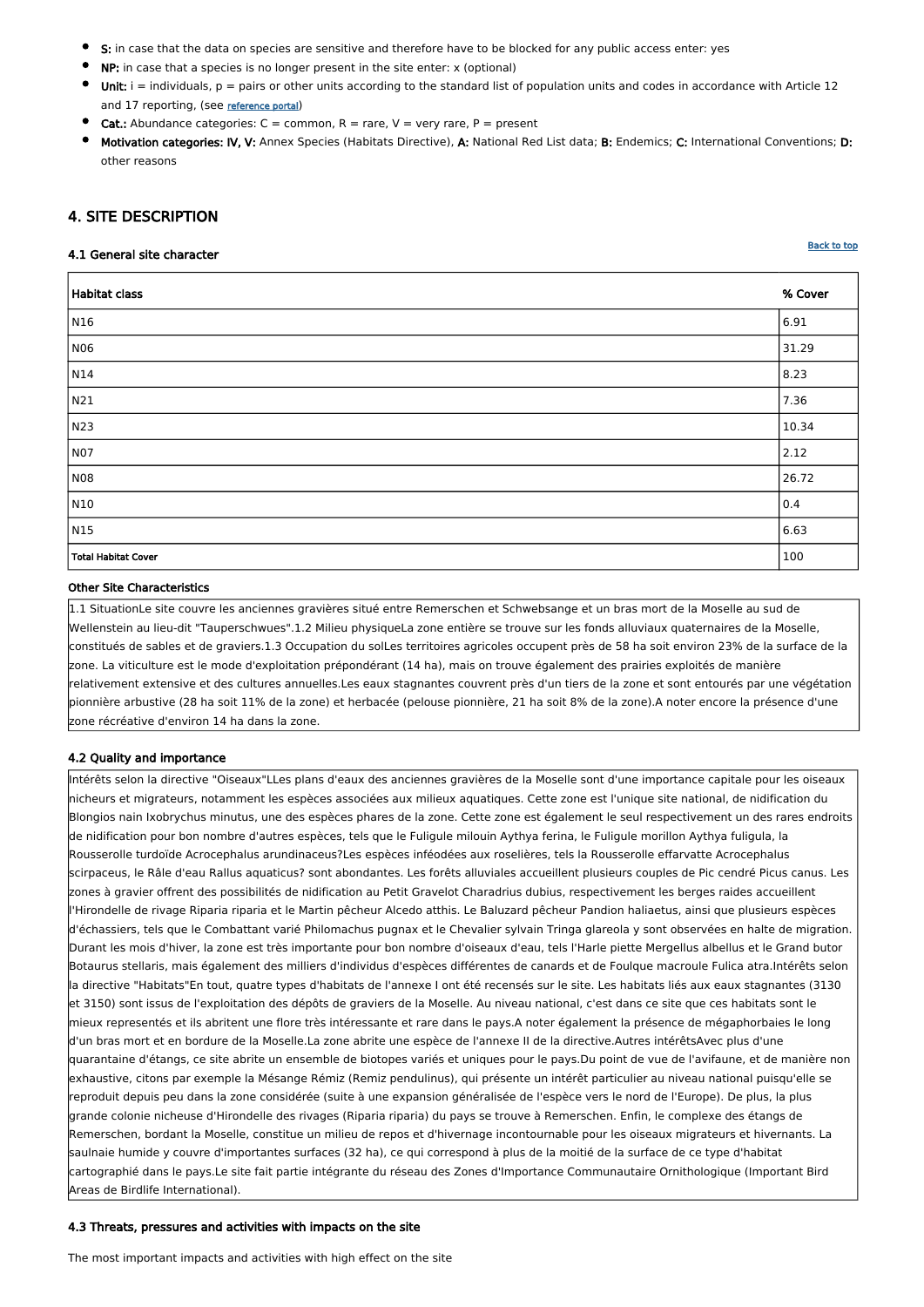| Positive Impacts |             |            |          |
|------------------|-------------|------------|----------|
|                  | Activities, | Pollution  | linside  |
| Rank             | management  | (optional) | /outside |
|                  | [code]      | [code]     | [i o b]  |
|                  | L08         |            |          |
|                  | D03.02      |            |          |

Rank:  $H = high$ ,  $M = medium$ ,  $L = low$ 

Pollution:  $N =$  Nitrogen input, P = Phosphor/Phosphate input, A = Acid input/acidification,

 $T =$  toxic inorganic chemicals,  $O =$  toxic organic chemicals,  $X =$  Mixed pollutions

 $i =$  inside,  $o =$  outside,  $b =$  both

| Negative Impacts |                                    |                                   |                           |
|------------------|------------------------------------|-----------------------------------|---------------------------|
| Rank             | Threats and<br>pressures<br>[code] | Pollution<br>(optional)<br>[code] | inside/outside<br>[i o b] |
| Η                | G01.03                             |                                   |                           |
| M                | H01.05                             |                                   | o                         |
| M                | H01.05                             |                                   |                           |
| Η                | G01                                |                                   |                           |
| Η                | 102.05.02                          |                                   |                           |
|                  | D03.02                             |                                   |                           |
|                  | G02.08                             |                                   |                           |
| M                | K02.03                             |                                   |                           |
| Η                | F02.03                             |                                   |                           |
| M                | K02                                |                                   |                           |
| lм               | G01.01                             |                                   |                           |

#### 4.4 Ownership (optional)

#### 4.5 Documentation

DIEDERICH, P., 1978;Die Flora der Baggerweiher. - In Jeunes et Environnment: Baggerweiher Remerschen/Wëntreng. Erhuelung an Naturschutz oder Ausverkaf vun enger Landschaft: 29-35FABER T., 1975;Etude phytosociologique et à la protection des biotopes humides au Gr.-Duché de Luxembourg. Mémoire d'aspirant professeur de Lycée. Medernach.. GEREND, Raoul (1994):, 1994;Nachweis neuer und interessanter Libellen aus Luxemburg nebst einer provisorischen Fassung der Roten Liste der einheimischen Odonaten (Insecta, Odonata). Bull. SNL 95(1994), 299-314GLODEN, R., 1982;Beobachtungen der Vogelwelt im Kiesgrubengebiet Wintringen / Remerschen und im "Haff Réimech".Lorgé P. (2000);Luxembourg. Pp 459 – 463 in HEATH M.F. & M.I. EVANS: Important Bird Areas in Europe. Priority Sites for Conservation. Volume 1: Northern Europe. BirdLife International Conservation Series No. 8, Cambridge, UK.Lorgé, P. (2007);Die Bestände von Rotmilan Milévus milvus und Schwarzmilan Milvus migrans in Luxemburg zwischen 1997 und 2003. Regulus WB 22: 30-36.MASSARD, Jos A. (1987):, 1987;Note sur la présence de l'Hydrozoaire Cordylophora caspia (Pallas, 1771) dans la Moselle allemande et luxembourgeoise.Bull. SNL 87(1987), 75-83.MELCHIOR, Ed. et al. (1987)Atlas des Oiseaux Nicheurs du Grand Duché de Luxembourg.Lëtzebuerger Natur- a VulleschutzligaMOES, Marc (1993):, 1993;Untersuchung zur Verbreitung und Ökologie der Wildkatze (Felis silvestris silvestris) in Luxembourg. MOUSSET, Alfred (1981):, 1981;Les Coléopteres des sablieres de Remerschen-Wintrange. - SNL83-84(1978-1979),53-70REICHLING, Léopold (1981):, 1981;30 années d'observations floristiques au Luxembourg 1949 - 1979. Bull. SNL 83-84(1978-1979), 75-95.REICHLING, Léopold (1987):, 1987;Travaux de la Société. Excursion du 13 juillet 86. Bull. SNL87(1987), 122-123.TESTER, U., 1990;Artenschutzprojekt Laubfrosch für das Grossherzogtum Luxemburg. - Basel, im Auftrag von Eaux et Forêts: 9 p.THORN, M., GRÜN, J., 1977;''Am Aussterben so ganz nebenbei'': Amphibien und Reptilien. In Baggerweihern Remerschen-Wëntreng. - Jeunes et Environnement Luxembourg: p. 53WEISS, Jean (1995)Die Rote Liste der Brutvögel LuxemburgsLëtzebuerger Natu-a VulleschutzligaWERNER, J., 1985a;Einige Moose der Dreiländerecke bei Schengen - Bulletin de la Société des Naturalistes Luxembourgeois, 85 (1980-82): 77-81ZEYEN & BAUMANN, 1989;Naturschutzgebiet in den Baggerweihern Haff Réimech und Taupeschwues (Teil 1 + 2 + Karten). - Ministère de l'Environnement, Administration des Eaux et Forêts, Luxembourg.ZEYEN et BAUMANN, 1993;Dossier de classement : La réserve naturelle "Reckingerhaff: - Weiergewan - Hesslengerbaach - Erpeldengerbaach" (RN ZH 55 et 56)

## <span id="page-5-0"></span>5. SITE PROTECTION STATUS (optional)

5.1 Designation types at national and regional level:

| Code | Cover [%] | Code | Cover [%] | Code | Cover [%] |
|------|-----------|------|-----------|------|-----------|
| LU02 | 35.7      |      |           |      |           |

#### 5.2 Relation of the described site with other sites:

designated at national or regional level:

| Type code | Site name                    | Type | Cover [%] |
|-----------|------------------------------|------|-----------|
| LU02      | Haff Réimech - Taupeschwues  |      | ' 4.5     |
| LU02      | Haff Réimech - Baggerweieren |      | 31.2      |